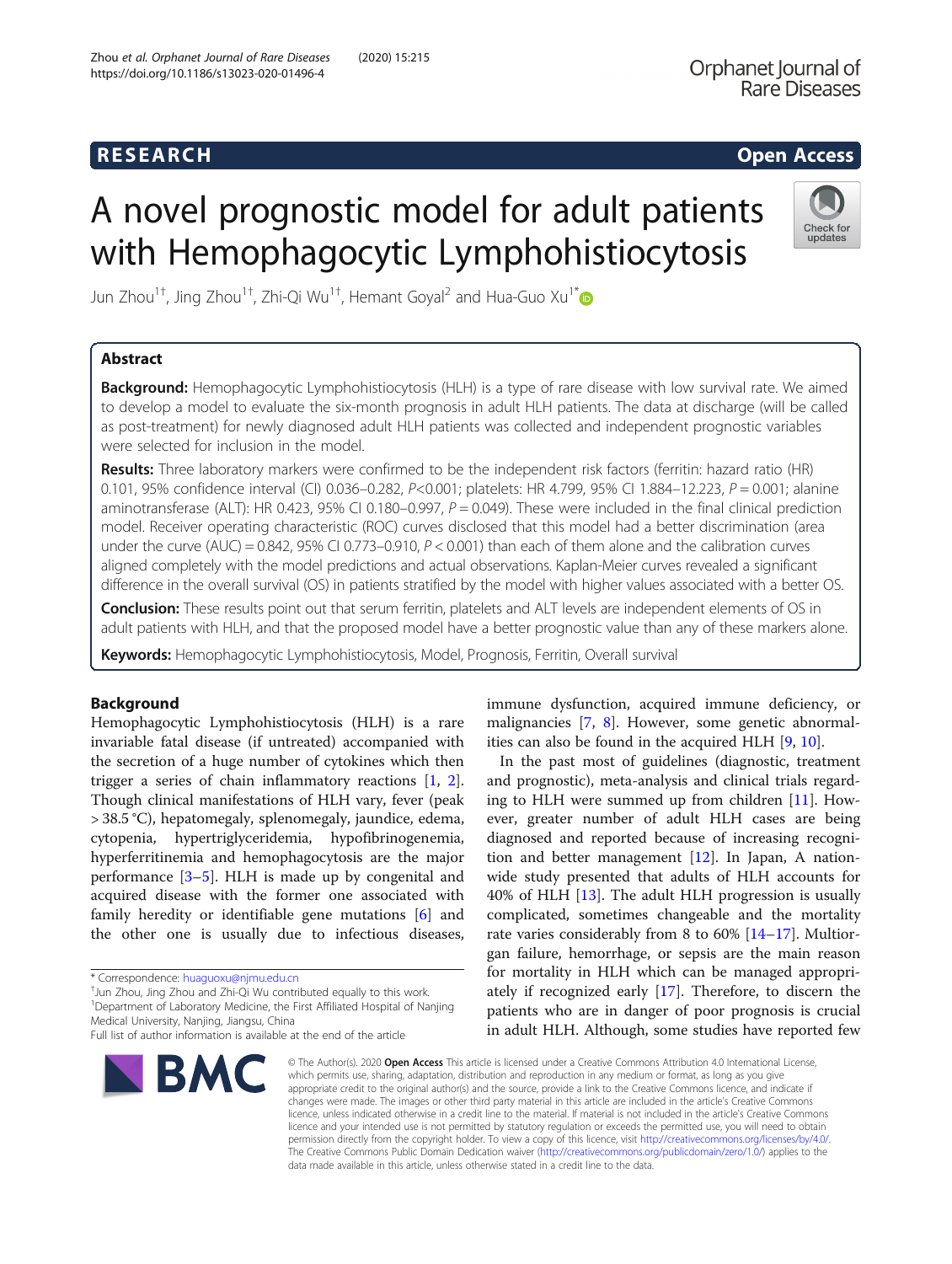prognostic factors in adult HLH [\[18,](#page-6-0) [19\]](#page-6-0), there is no single effective indicator because of low sensitivity or specificity. Thus, a clinical prediction model based on the clinical and laboratory data may support medicals to grasp precise evaluation of patients' prognosis.

Clinical models, a combination of all or most independent risk factors progression of the disease, could apply to compute and forecast incidents occurrence probability. More and more models are being widely established to aid in identifying patients who are at high risk for events in several diseases such as colon carcinoma and autoimmune thyroid disease [[20,](#page-6-0) [21](#page-6-0)]. As far as we know, there are few models available for predicting the risk of early death in adult HLH patients. Here we establish a model to assess the prognosis within 6 months in adult HLH patients.

#### Results

#### The characteristics of adult HLH patients

There are 136 adult HLH patients (78 males, 58 females) including in the study. 94, 25, 13 and 4 of patients were positive for 5/8, 6/8, 7/8, or 8/8 HLH criteria. The underlying etiologies included infectious diseases  $(N =$ 42), malignancies ( $N = 38$ ), autoimmune disorders ( $N =$ 

3), multiple etiologies ( $N = 26$ ) and no identified underlying disorder ( $N = 27$ ). Supplement Table [1](#page-5-0) exhibits the admission (will be called as pre-treatment) demographic, clinical characteristics and laboratory data of adult HLH patients. No remarkable difference was noticed in the clinical and laboratory data (except direct bilirubin (DBIL), albumin, urea nitrogen (UREA) and creatinine (CREA)) between the two groups (all  $P > 0.05$ ). However, the data at discharge (will be called as posttreatment) showed the levels of hemoglobin (HB), platelets, albumin and calcium  $(Ca^{2+})$  in the survivor group were markedly elevated than those in non-survivor group (all  $P < 0.05$ ); While ferritin, aspartate aminotransferase (AST), lactate dehydrogenase (LDH), αhydroxybutyrate dehydrogenase (α-HBDH), DBIL, UREA, CREA and uric acid (UA) in the survivor group were obvious lower than that in non-survivor group (all  $P < 0.05$ ) (Table 1). Chemotherapy or other cytotoxic drugs such as cyclophosphamide or etoposide were used in 77 patients; 59 of the study patients received symptomatic treatment (methotrexate, steroids and supportive care). In addition, in non-survivor group, 43 patients received symptomatic treatment and 28 patients received chemotherapy or other cytotoxic drugs; 34 patients received symptomatic

Table 1 Post-treatment clinical characteristics of patients according to outcome

| Characteristics<br>Nonsurvivors, $n = 71$<br>Survivors, $n = 65$<br>Gender (male/female), n<br>31/34<br>47/24<br>Median age (range), y<br>48 (18-78)<br>52 (18-78) | $P$ -value<br>0.066<br>0.104<br>< 0.001 |
|--------------------------------------------------------------------------------------------------------------------------------------------------------------------|-----------------------------------------|
|                                                                                                                                                                    |                                         |
|                                                                                                                                                                    |                                         |
|                                                                                                                                                                    |                                         |
| 933.1<br>3740<br>Ferritin $(\mu q/L)$<br>(250, > 15,000)<br>(45.3, > 15,000)                                                                                       |                                         |
| $FIB$ (g/L)<br>$2.29 \pm 1.05$<br>$1.95 \pm 1.04$                                                                                                                  | 0.113                                   |
| Neutrophils $(x10^9/L)$<br>$3.80 \pm 3.06$<br>$3.12 \pm 3.76$                                                                                                      | 0.253                                   |
| HB (g/L)<br>$99.88 \pm 18.58$<br>$88.41 \pm 19.26$                                                                                                                 | 0.001                                   |
| Platelet $(x10^9/L)$<br>$118.51 \pm 75.10$<br>$55.79 \pm 66.02$                                                                                                    | < 0.001                                 |
| ALT (U/L)<br>$90.8 \pm 131.36$<br>$200.61 \pm 449.48$                                                                                                              | 0.060                                   |
| AST (U/L)<br>$84.39 \pm 154.33$<br>$302.64 \pm 562.74$                                                                                                             | 0.003                                   |
| LDH (U/L)<br>$420.99 \pm 330.20$<br>$1561.83 \pm 2604.34$                                                                                                          | 0.001                                   |
| α-HBDH (U/L)<br>$270.17 \pm 178.31$<br>780.96 ± 1095.77                                                                                                            | < 0.001                                 |
| DB (µmol/L)<br>$7.83 \pm 9.41$<br>$35.09 \pm 51.60$                                                                                                                | < 0.001                                 |
| TG (mmol/L)<br>$2.02 \pm 1.16$<br>$4.14 \pm 8.59$                                                                                                                  | 0.051                                   |
| HDL (mmol/L)<br>$1.08 \pm 0.45$<br>$0.94 \pm 2.09$                                                                                                                 | 0.589                                   |
| LDL (mmol/L)<br>$2.73 \pm 1.20$<br>$2.64 \pm 3.26$                                                                                                                 | 0.883                                   |
| Albumin (g/L)<br>$33.16 \pm 5.35$<br>$27.50 \pm 5.01$                                                                                                              | < 0.001                                 |
| Glucose (mmol/L)<br>$5.67 \pm 2.58$<br>$6.19 \pm 2.77$                                                                                                             | 0.262                                   |
| UREA (mmol/L)<br>$10.81 \pm 9.05$<br>$5.84 \pm 2.57$                                                                                                               | < 0.001                                 |
| CREA (µmol/L)<br>$94.80 \pm 115.76$<br>$53.42 \pm 38.57$                                                                                                           | 0.007                                   |
| UA (µmol/L)<br>$218.61 \pm 97.35$<br>$311.69 \pm 229.97$                                                                                                           | 0.003                                   |
| $Ca2+$ (mmol/L)<br>$2.15 \pm 0.16$<br>$2.02 \pm 0.19$                                                                                                              | < 0.001                                 |

ALT alanine aminotransferase, AST aspartate aminotransferase, Ca<sup>2+</sup> calcium, CREA creatinine, DBIL direct bilirubin, FIB fibrinogen, HB hemoglobin, α-HBDH hydroxybutyrate dehydrogenase, HDL high density lipoprotein, LDH lactate dehydrogenase, LDL low density lipoprotein, TG triglycerides, UREA urea nitrogen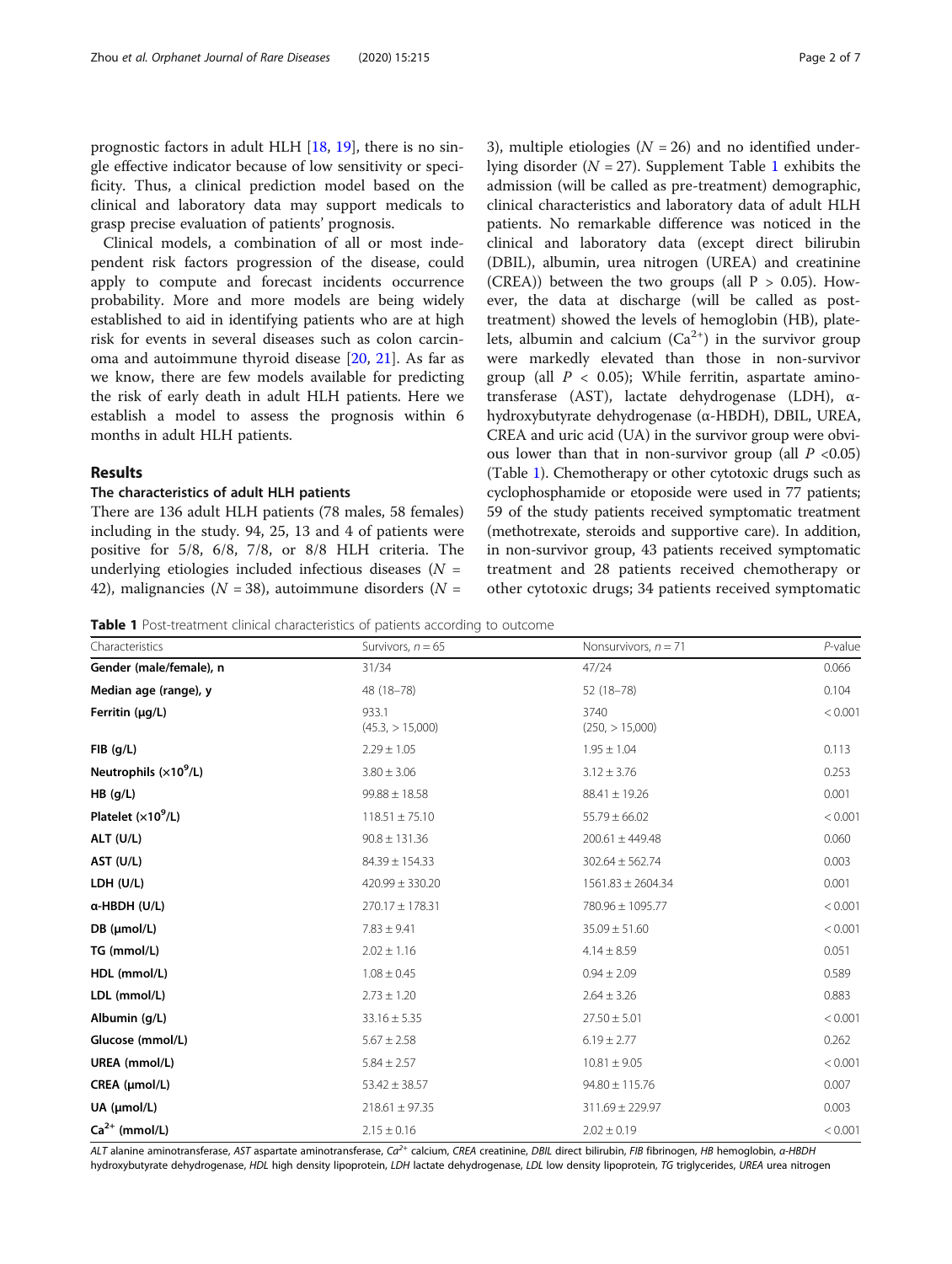treatment and 31 patients received chemotherapy or other cytotoxic drugs in survivor group.

#### Independent significant factors in the cohort

To further identify the six-month prognostic factors, we evaluated the post-treatment laboratory data as categorical variables by the logistic regression method. We first used univariate logistic regression method to differentiate adverse elements (dichotomous variables) (Table 2). The results indicated that patients' ferritin, neutrophils, HB, platelets, alanine aminotransferase (ALT), AST, LDH, α-HBDH, DBIL, albumin, UREA, CREA, UA and  $Ca^{2+}$  were associated with the six-month prognosis in HLH patients (all  $P<0.05$ ). Then a multivariate method was performed to verify whether the factors were independent risk factors. As a result, three variables were confirmed to be the independent prognostic factors: ferritin: hazard ratio (HR) 0.101, 95% confidence interval (CI) 0.036–0.282, P<0.001; platelets: HR 4.799, 95% CI 1.884-12.223,  $P = 0.001$ ; ALT: HR 0.423, 95% CI 0.180-0.997,  $P = 0.049$  (Table 2).

Apart from this, Kaplan-Meier curve indicated that the HLH patients with post-treatment ferritin  $\geq 1056.1$  μg/L, platelets  $\langle 100 \times 10^9 \rangle$  /L or ALT >40 U/L had significantly worse survival versus the patients with post-treatment ferritin <1056.1  $\mu$ g/L, platelets ≥100 × 10<sup>9</sup> /L or ALT ≤40 U/L (Fig. [1a](#page-3-0)-c).

#### Establishment of clinical predict regression model

Based on the above three variables (ferritin, platelets and ALT), a prognostic model was developed to predict death within 6 months. The model showed that ferritin had the highest significant, followed by platelets and ALT. A higher count of platelets, and the lower value of ferritin and ALT in the model indicated the higher probability of survival in 6 months. The detailed coefficients as well as HRs were exhibited in Table 2. An equation that matches the model is established:

#### Model

Logit *P* = 1.568 × platelets − 2.290 × ferritin − 0.860  
× 
$$
ALT
$$
 + 3.150

#### Performance of model for risk of adult HLH patients' prediction

Receiver operating characteristic (ROC) was employed to compare the predictive values of mortality in adult HLH patients for the clinical model and independent prognostic adverse elements. The results showed that the area-under-the curve (AUC) values of the model was 0.842 (95% CI 0.773–0.910, P < 0.001) (Fig. [2\)](#page-4-0), which was obviously superior than those of ferritin, platelets and ALT in cohort (ferritin: AUC 0.760, 95% CI 0.679– 0.841, P<0.001; platelets: AUC 0.781, 95% CI 0.702– 0.860, P<0.001; ALT: AUC 0.639, 95% CI 0.545–0.732,  $P = 0.005$ ). We use sensitivity+ specificity- 1 to find the optimal cutoff value. Detailed values were showed in Table [3](#page-4-0). In the model, 0.412 was selected as the best value to distinguish the low risk of death in HLH patients (sensitivity: 76.9%, specificity: 78.9%). We dichotomized the cohort based on the cutoff value of the model.

Table 2 Univariate and multivariate analyses of factors which affect the outcome of HLH

| Variables          | Univariate analysis |                 |           | Multivariate analysis |           |                 |            |
|--------------------|---------------------|-----------------|-----------|-----------------------|-----------|-----------------|------------|
|                    | <b>HR</b>           | 95% CI          | $P$ value | β                     | <b>HR</b> | 95% CI          | $P$ -value |
| Ferritin           | 0.070               | $0.026 - 0.184$ | < 0.001   | $-2.290$              | 0.101     | $0.036 - 0.282$ | < 0.001    |
| <b>Neutrophils</b> | 3.414               | 1.400-8.325     | 0.007     |                       |           |                 |            |
| HB                 | 3.251               | 1.577-6.703     | 0.002     |                       |           |                 |            |
| <b>Platelets</b>   | 6.364               | 2.840-14.260    | < 0.001   | 1.568                 | 4.799     | 1.884-12.223    | 0.001      |
| <b>ALT</b>         | 0.298               | $0.147 - 0.607$ | 0.001     | $-0.860$              | 0.423     | $0.180 - 0.997$ | 0.049      |
| <b>AST</b>         | 0.409               | $0.203 - 0.824$ | 0.015     |                       |           |                 |            |
| LDH                | 0.321               | $0.147 - 0.699$ | 0.005     |                       |           |                 |            |
| α-HBDH             | 0.231               | $0.101 - 0.530$ | < 0.001   |                       |           |                 |            |
| <b>DBIL</b>        | 0.262               | $0.129 - 0.543$ | < 0.001   |                       |           |                 |            |
| <b>Albumin</b>     | 9.684               | 1.176-79.738    | 0.010     |                       |           |                 |            |
| <b>UREA</b>        | 0.235               | $0.103 - 0.533$ | < 0.001   |                       |           |                 |            |
| <b>CREA</b>        | 0.085               | $0.011 - 0.680$ | 0.001     |                       |           |                 |            |
| UA                 | 0.334               | $0.136 - 0.821$ | 0.020     |                       |           |                 |            |
| $Ca2+$             | 4.593               | 1.949-10.824    | < 0.001   |                       |           |                 |            |
| <b>AUC</b>         |                     | 0.842           |           |                       |           |                 |            |

ALT alanine aminotransferase, AUC area under the curve, CA calcium, CREA creatinine, CI confidence interval, DBIL direct bilirubin, HB hemoglobin, a-HBDH hydroxybutyrate dehydrogenase, HR hazard ratio, LDL low density lipoprotein, UREA urea nitrogen, β regression coefcient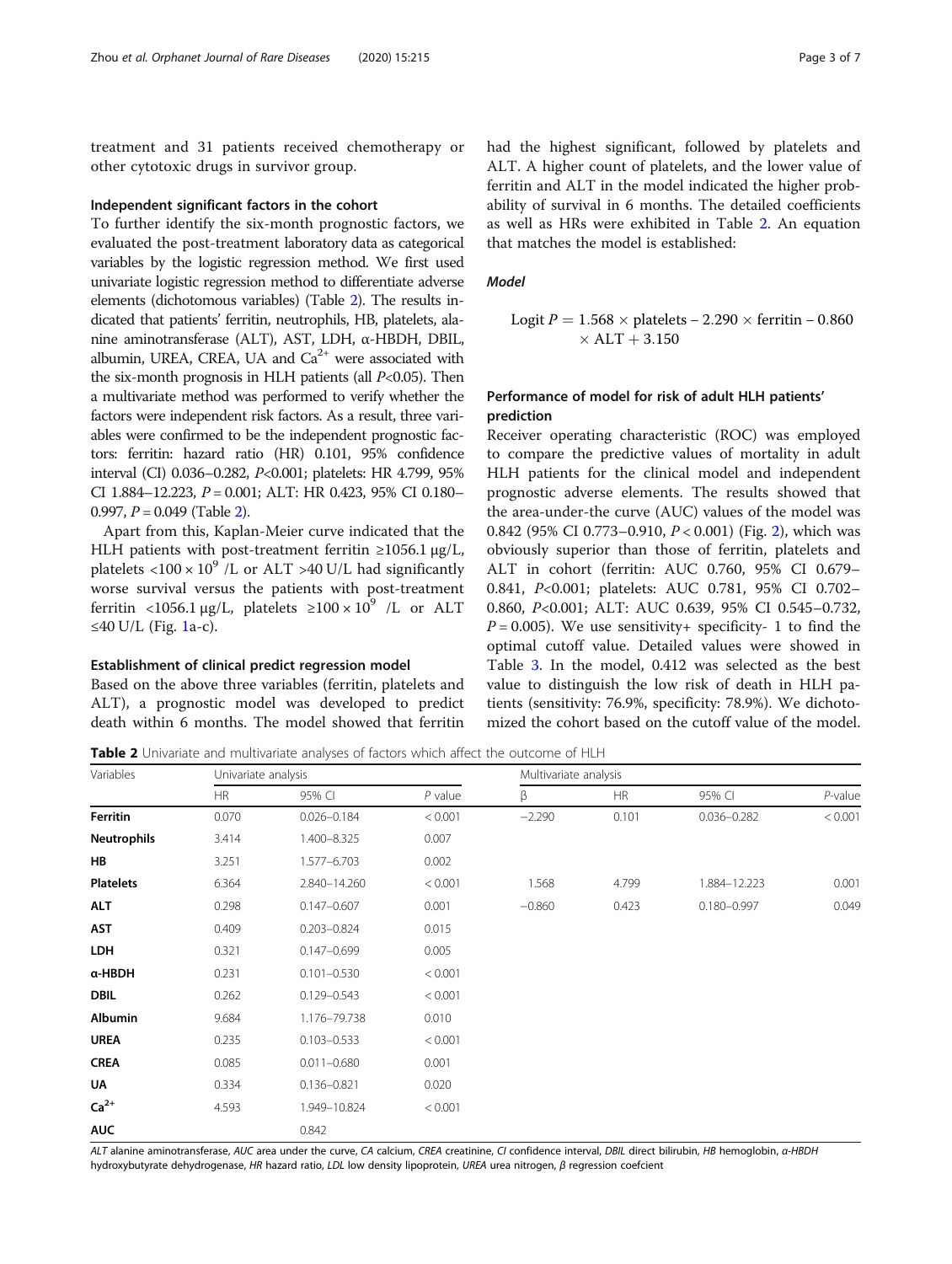<span id="page-3-0"></span>

The results showed that the patients with the value ≥0.412 had a markedly good prognosis while patients with value < 0.412 had a poor prognosis. Except for this, a significant difference was obtained between the two groups ( $P < 0.001$ ) (Fig. 1d).

#### Discussion

In this study, we have developed a novel clinical prediction model to quantitatively identify the adult HLH

patients at high risk of death within 6 months of diagnosis from a large retrospective cohort. We also validated that high ferritin and ALT act as adverse prognostic elements while high platelets play a positive role for survival in adult HLH.

Serum ferritin is engaged in acute phase response and can be found in all kinds of life  $[22-24]$  $[22-24]$  $[22-24]$ . Ferritin may exert pro-inflammatory effects by promoting the transcription of inflammatory mediators [[25\]](#page-6-0). Zaher K et al.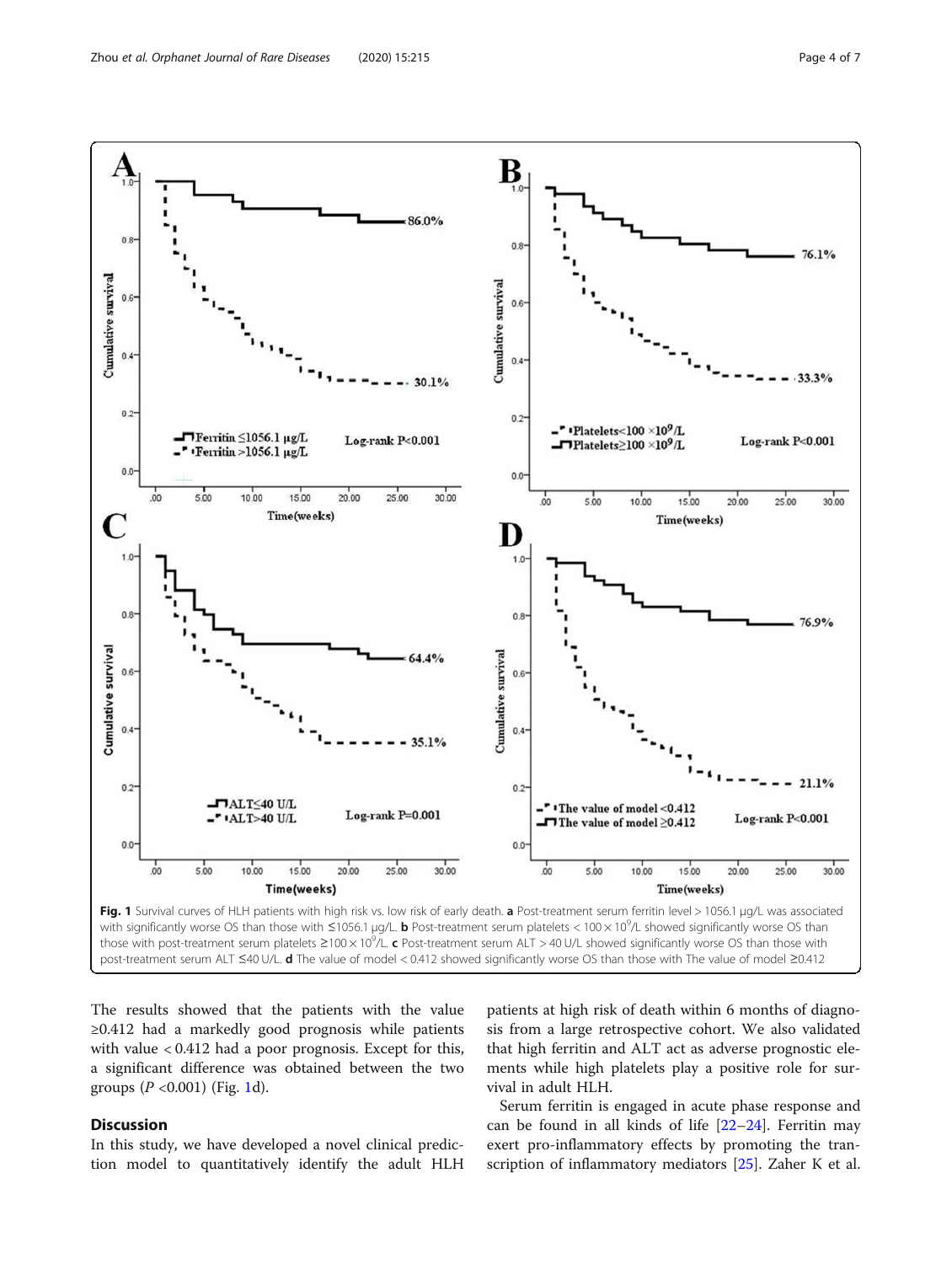<span id="page-4-0"></span>

reported that there is a relationship between ferritin >50, 000 mcg/L and 30-day mortality in adult patients with HLH [\[18\]](#page-6-0). Lin et al. showed that the pediatric HLH patients with ferritin levels decline ≥96% had a 17-time probability of survival when a comparison was made with ferritin levels fall <50% [[26\]](#page-6-0). Similarly, our study also confirm that the higher post-treatment ferritin  $(\geq 1056.1 \,\mu g/L)$  is associated with higher odds of death in adult HLH patients, which is consistent with our previous study: post-treatment ferritin could be served as an prognostic factor in the adult HLH patients [[27](#page-6-0)].

Platelets is a main bio-marker to assess one's coagulation. Serum platelets levels vigorous decline could lead to abnormal coagulation. Zhao and his colleagues reported that platelets  $\leq 39.5 \times 10^9$  /L was an inferior prognostic factor in adult HLH [[28\]](#page-6-0). Our results showed that platelets  $< 100 \times 10^9$ /L should be considered as an independent six-month prognostic bio-marker in adult HLH

Table 3 Sensitivity and specificity of the model at each cutoff point

| P – 11 1 c   |                |                 |                |  |  |  |  |
|--------------|----------------|-----------------|----------------|--|--|--|--|
| Cutoff point | Sensitivity(%) | Specificity (%) | Youden's index |  |  |  |  |
| 0.249        | 89.2           | 57.7            | 0.469          |  |  |  |  |
| 0.412        | 76.9           | 78.9            | 0.558          |  |  |  |  |
| 0.583        | 66.2           | 85.9            | 0.521          |  |  |  |  |
| 0.685        | 60.0           | 91.5            | 0.515          |  |  |  |  |
| 0.764        | 50.8           | 97.2            | 0.480          |  |  |  |  |
| 0.867        | 33.8           | 97.2            | 0.310          |  |  |  |  |
| 0.933        | 20.0           | 97.2            | 0.172          |  |  |  |  |

The maximum value Youden's index is the optimal value

Youden's index = Sensitivity+ Specifcity- 1

which is consistent with previously published studies [[29](#page-6-0)–[32](#page-6-0)]. The potential mechanisms of thrombocytopenia in HLH may be due to destruction and consumption beyond the capacity of bone marrow regeneration. Bone marrow inhibition should not be ignored.

ALT is mainly found in hepatocytes and its elevation indicates damaged hepatocytes. Although ALT is not one of the eight diagnostic criteria for HLH, the hepatic function of adult HLH patients rang from gently elevation to full blown hepatic failure [\[33](#page-6-0)] (found in 83.6% HLH patients [\[15](#page-6-0), [18](#page-6-0)]). Here, logistic regression shows that ALT could be a prognostic marker predicting probability of six-months survival with the  $AUC = 0.639$ , while combining with ferritin and platelets, the predictive efficiency is significantly improved.

In this study, based on three post-treatment serum markers (serum ferritin, platelets and ALT) extracted from 136 HLH patients, we developed a model to forecast the prognosis of HLH patients with all etiologies in six-month, which is different from one model for predicting the risk of 5-year overall survival in adult HLH patients not associated with malignancy. This forecast model, which was verified by ROC curves, had good sensitivity and specificity. Furthermore, the comparison between the model and each marker (ferritin, platelets and ALT) revealed that the performance of the model predicted six-month OS was obviously superior to single marker alone.Some limitations should be considered in our study. The impact of treatments on prognosis of patients were not analysis. We could not externally validate the results in sub-groups or verification group as HLH is a rare disease. Genetic measurement, Natural killer (NK)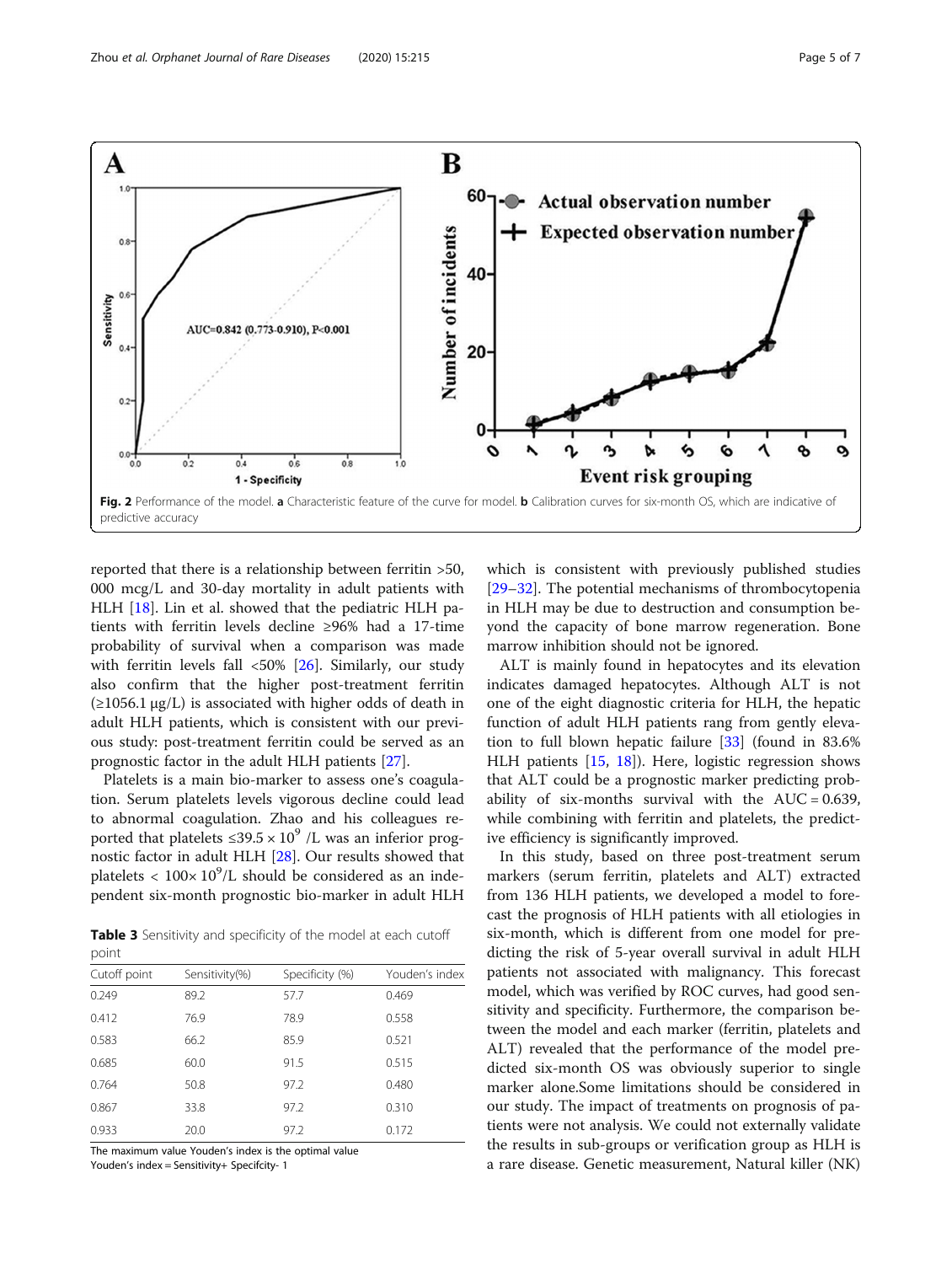<span id="page-5-0"></span>cell activity, sCD25, proinflammatory markers (IL-6, CRP), and coagulation index (D-dimer, antithrombin) were not included owing to lack of test results in this retrospective study. The lack of above data may be reason of low sensitivity and specificity of this model. A combination of this clinical variables and genetic markers might be able to improve the prognostic capability in HLH.

#### Conclusions

In summary, we have established a laboratory based practical model from a large population-based cohort to prognosticate adult patients with HLH. This model was competent to discern patients who did survivor or not within 6 months. Additionally, for doctors, this model can be used to judge whether a patient met the discharge standards; for follow-up patients, the model can be used to determine a high-risk patient to be hospitalized in time.

#### Methods

#### Research subjects

Our investigation involved 136 newly diagnosed adult HLH patients (78 males and 58 females, aged 18–78, media age 50 year) at the hospital, from January 2010 to September 2018. The inclusion criteria were as follows: (1) Age  $\geq$  18y; (2) Newly diagnosis of HLH; (3) Meeting HLH-04 criteria 1) fever; 2) splenomegaly; 3) two or more cell lineage affected (HB < 90 g/L, platelets < 100 ×  $10^9$ /L, neutrophils <  $1.0 \times 10^9$ /L); 4) hypertriglyceridemia  $\geq$ 3 mmol/L and/or fibrinogen (FIB)  $\leq$ 1.5 g/L; 5) hemophagocytosis in the bone marrow, spleen, or lymph nodes; 6) low or absent NK cell activity; 7) ferritin ≥500 μg/L; 8) soluble interleukin-2 receptor levels  $\geq$ 2400 U/mL); (4) Availability of relevant complete clinical data. Patients without follow-up results were beyond our scope.

#### Research methods

The collected information of initial diagnosis as HLH was listed below: gender, age, clinical symptoms (pretreatment) (pyrexia, hepatomegaly, splenomegaly, lymphadenopathy, rash, jaundice, edema, bone marrow hemophagocytosis) and laboratory data (pre- and post-treatment: ferritin, fibrinogen (FIB), neutrophils, HB, platelets, ALT, AST, LDH, α-HBDH, DBIL, triglycerides (TG), high density lipoprotein (HDL), low density lipoprotein (LDL), albumin, glucose, UREA, CREA, UA,  $Ca^{2+}$ ). There are two groups (survivor and non-survivor) based on the clinical follow-up evaluation at 6 months. The investigation was in line with the Declaration of Helsinki and authorized by the local institutional review board.

#### Statistical analysis

Quantitative data, indicated as mean ± standard deviation (SD) or median (range), was compared by the independent sample  $t$  test between the two groups. Univariate and multivariate analyses were carried out to recognize the independent prognostic elements in adult HLH. All elements were filtered using the stepwise method by a multivariate binary logistic regression model. OS was defined as the time from the HLH initial diagnosis to the date of death from any cause or deadline of follow-up evaluation. The cutoff values from the predictive models were decided according to the maximum Youden index of the ROC curve. Kaplan-Meier was employed to evaluate survival probabilities. All above statistical analysis was performed using SPSS v21 software package. The predict potency of the forecast model was determined using a ROC curve with  $\alpha = 0.05$ as the statistically significant level and the comparison between the model and independent risk factors was done by MedCalc.

#### Supplementary information

Supplementary information accompanies this paper at [https://doi.org/10.](https://doi.org/10.1186/s13023-020-01496-4) [1186/s13023-020-01496-4](https://doi.org/10.1186/s13023-020-01496-4).

Additional file 1: Table S1. Pre-treatment clinical characteristics of patients according to outcome.

#### Abbreviations

ALT: Alanine aminotransferase; AST: Aspartate aminotransferase; AUC: Area under the curve;  $Ca^{2+}$ : Calcium; CI: Confidence interval; CREA: Creatinine; DBIL: Direct bilirubin; FIB: Fibrinogen; HB: Hemoglobin; α-HBDH: αhydroxybutyrate dehydrogenase; HDL: High density lipoprotein; HLH: Hemophagocytic Lymphohistiocytosis; HR: Hazard ratio; NK: Natural killer; LDH: Lactate dehydrogenase; LDL: Low density lipoprotein; OS: Overall survival; ROC: Receiver operating characteristic; SD: Standard deviation; TG: Triglycerides; UREA: Urea nitrogen; UA: Uric acid

#### Acknowledgments

Not applicable.

#### Authors' contributions

H-G X and Z-Q W designed the study. All the authors contributed to the generation, collection, assembly, analysis and/or interpretation of data. J Z wrote the manuscript, H-G X and HG revised the manuscript. All the authors have read manuscript and approved the final manuscript.

#### Funding

This study was supported by the National Natural Science Foundation of China (81302531), Natural Science Foundation of Jiangsu Province of China (BK20181492), the Talents Planning of Six Summit Fields of Jiangsu Province (2013-WSN-037), Postgraduate Research & Practice Innovation Program of Jiangsu Province (KYCX17\_1287), Postgraduate Research & Practice Innovation Program of Jiangsu Province (SJCX18\_0435), the National Key Clinical Department of Laboratory Medicine of China in Nanjing, Key laboratory for Laboratory Medicine of Jiangsu Province (ZDXKB2016005) and by the Priority Academic Program Development of Jiangsu Higher Education Institutions.

#### Availability of data and materials

The data and materials can be found from the corresponding author.